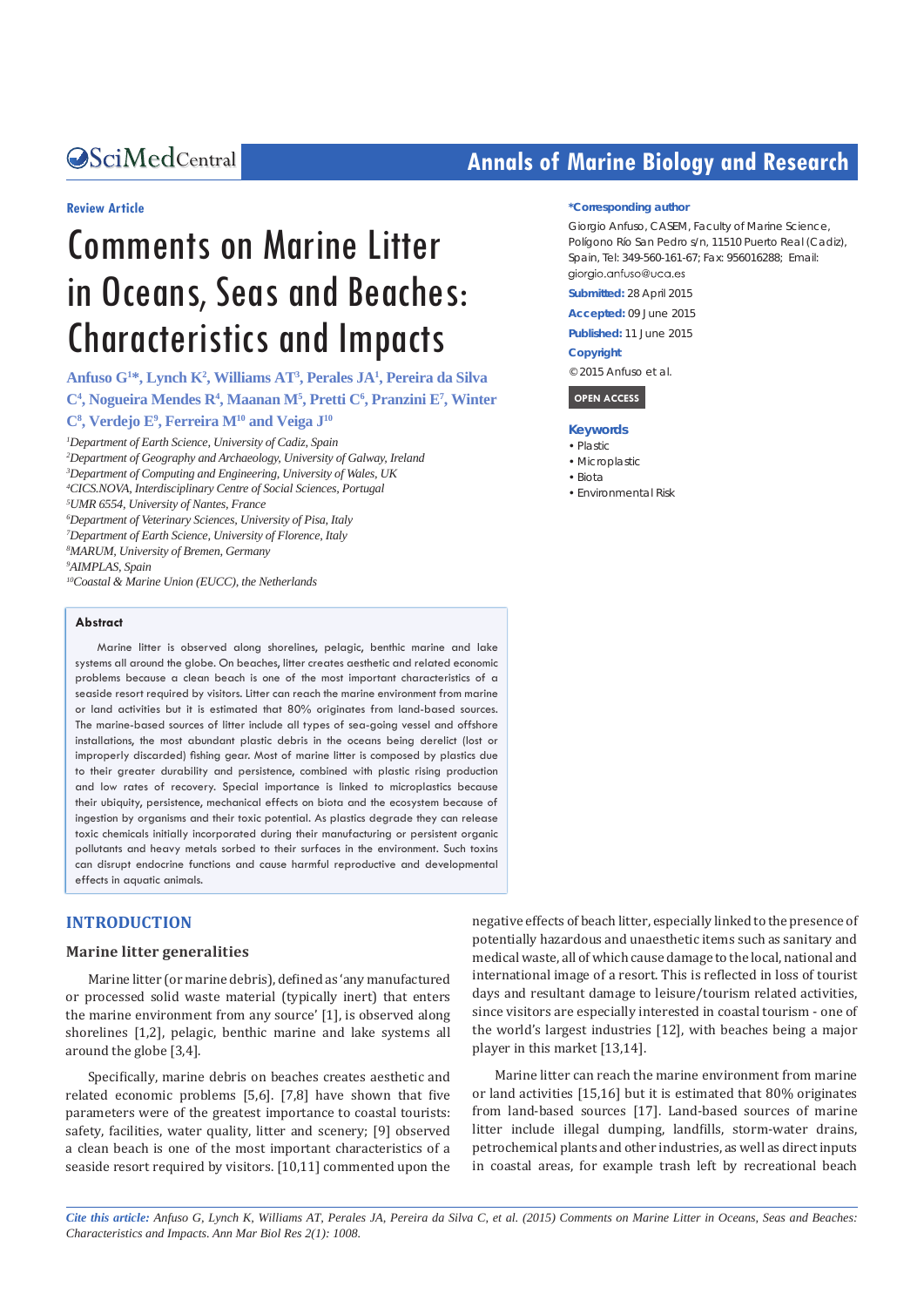### **OSciMedCentral**

users, or fly-tipping and other improper disposal by consumers (e.g. toilet), which can be carried by wind, sewage, rain to rivers and the marine environment [18,19]. The marine-based sources of litter include all types of sea-going vessel as well as offshore installations [20], the most abundant plastic debris in the oceans being derelict fishing gear (nets, lines, traps), which has either been lost or improperly discarded. In six separate studies, fishing gear was found to represent on average more than 3% of the total number of debris items collected along marine shorelines [2], while in areas such as the North East Atlantic pieces of net, cord and rope are the second most common item found on the beach [14]. This is a function of locality though and in some places it is very high. Other offshore sources include illegal dumping of plastic waste from ships and the release of plastic resin pellets and other cargo when shipping containers are lost at sea [21]. To date, there is no standardised methodology to deal with sources identification [11,22].

#### **DISCUSSION**

#### **The importance of Plastic and microplastics components**

[23] postulated that the five biggest problems for the 21<sup>st</sup> century were: nutrient eutrophication, algal blooms, environmental oestrogens, alien organisms and pathogens and, last but not least, *plastics*. In the marine environment, on average, between 60% and 80% of shoreline debris items consist of plastics but the plastic fraction, in certain areas, can be as high as 95% [14,24]. Such values are essentially linked to greater plastic durability and persistence, combined with rising production of plastics and low rates of recovery [15,16]: a 25-fold increase in the production of plastic resin products was observed between 1960 and 2000 with a recovery rate of less than 5% [25,26].

Plastic debris exhibits a wide range of shapes; in addition to recognizable plastic objects, the most common shapes are fragments, films, pellets, lines, fibres, filaments, and granules. Plastic debris is often classified as either primary or secondary. Primary plastics are in their original or close-to-original form when collected, such as bottles, micro beads or resin pellets. Secondary plastic debris encompasses the smaller pieces of plastic resulting from the breakdown of primary debris through various environmental degradation processes [27]. The composition of plastic refers to the polymer type, which in turn determines the density of debris. Low-density plastics, such as polypropylene and polyethylene, produce debris that is less dense than water and therefore likely to remain afloat. Plastics that are denser than water and thus tend to sink include polyethylene terephthalate, polystyrene, and cellulose acetate.

In addition to aesthetical and moralistic issues of anthropogenic impact to the environment, plastic litter produces negative effects on biota and the ecosystem because of ingestion of micro- and mesoplastic by organisms [18,28] together with entanglement of animals in abandoned nets, fishing lines, ropes and ribbons [29,30]. Ingestion of plastic may cause internal bleeding, abrasion and ulcers, as well as of digestive tract blockage [19]. In littoral zones, accumulation of sinking plastic debris and the dragging of fishing nets may disrupt bottom sediments, displace or smother in fauna, and affect the structure and

functioning of benthic microbial communities [23]. Accumulation of plastic debris in coastal areas can deter recreational usage, pose a hazard to swimmers and divers, and carry a risk of minor cuts or abrasion injuries to beach-goers [7,31].

Plastic debris in the environment will break down through a combination of photo- and thermal-oxidative degradation by ultraviolet (UV) radiation, mechanical weathering, and biodegradation, but complete mineralization may not be possible, or then only after hundreds or thousands of years [14,21,32]. As plastics degrade they can release toxic chemicals that were initially incorporated during their manufacturing or sorbead to their surfaces in the environment. These chemicals include phthalates, nonylphenols, bisphenol A (BPA), heavy metals, and polybrominated diphenyl ethers (PBDEs) [33-36], which can disrupt endocrine functions and cause harmful reproductive and developmental effects in aquatic animals [37].

Plastic debris may act as a vector for contaminants, including persistent organic pollutants (POPs) and heavy metals [38-42]. Sorption to plastics has been shown to limit the biodegradation of organic contaminants, increasing their persistence in the environment [3,33]. Plastic debris can also transport nonnative species [29,43] and be colonized by microbes including possible pathogens [27,44]. Smaller plastic debris is also more bio-available—several aquatic species have been found to ingest microplastics [45,46], including commercial species —and the trophic transfer of plastics along aquatic food webs has been verified, hence posing a possible threat to aquatic ecosystems [21,33]. The possible transfer of plastic-sorbed toxins to humans through consumption of aquatic species is of concern, but it has yet to be demonstrated [47].

Plastic debris is variably classified according to size, origin, shape, and composition. While there are no international agreements upon size classes, 'microplastic debris' generally refers to plastic particles smaller than 5 mm and larger than 333 μm [48], because in most open-water studies neuston nets with a mesh size of 333 μm are used to collect debris [21,43]. Microplastics consist of plastic particles which result from the fragmentation of larger plastic items and those that are designed to serve as raw material (resin pellets) or to be incorporated in specific products (e.g. plastic microbeads included in cleansing products) [32]. Microbeads and other synthetic polymers are widely used as abrasive agents in a range of consumer products, including exfoliating creams, soaps, toothpastes, shampoos, lip gloss, eye liner, sunscreens, and deodorants. Microbeads that are flushed down sink and shower drains enter the wastewater collection system. Wastewater treatment plants (WWTPs) are currently not required to monitor microplastics in influent or effluent streams. Plastic resin pellets, which constitute a raw material used in plastics manufacturing, are also quite abundant in marine environments [32,49] and their presence is usually linked to losses during transport operations. Polyester and acrylic fibres have been widely observed in marine sediments [18]. Small plastic fibres are released from synthetic fabrics in washing machines. Households and textile laundering facilities may therefore represent a significant source of plastic fibres [50]. The fibres can be transferred to surface water bodies directly via the effluent discharges of WWTPs, or indirectly via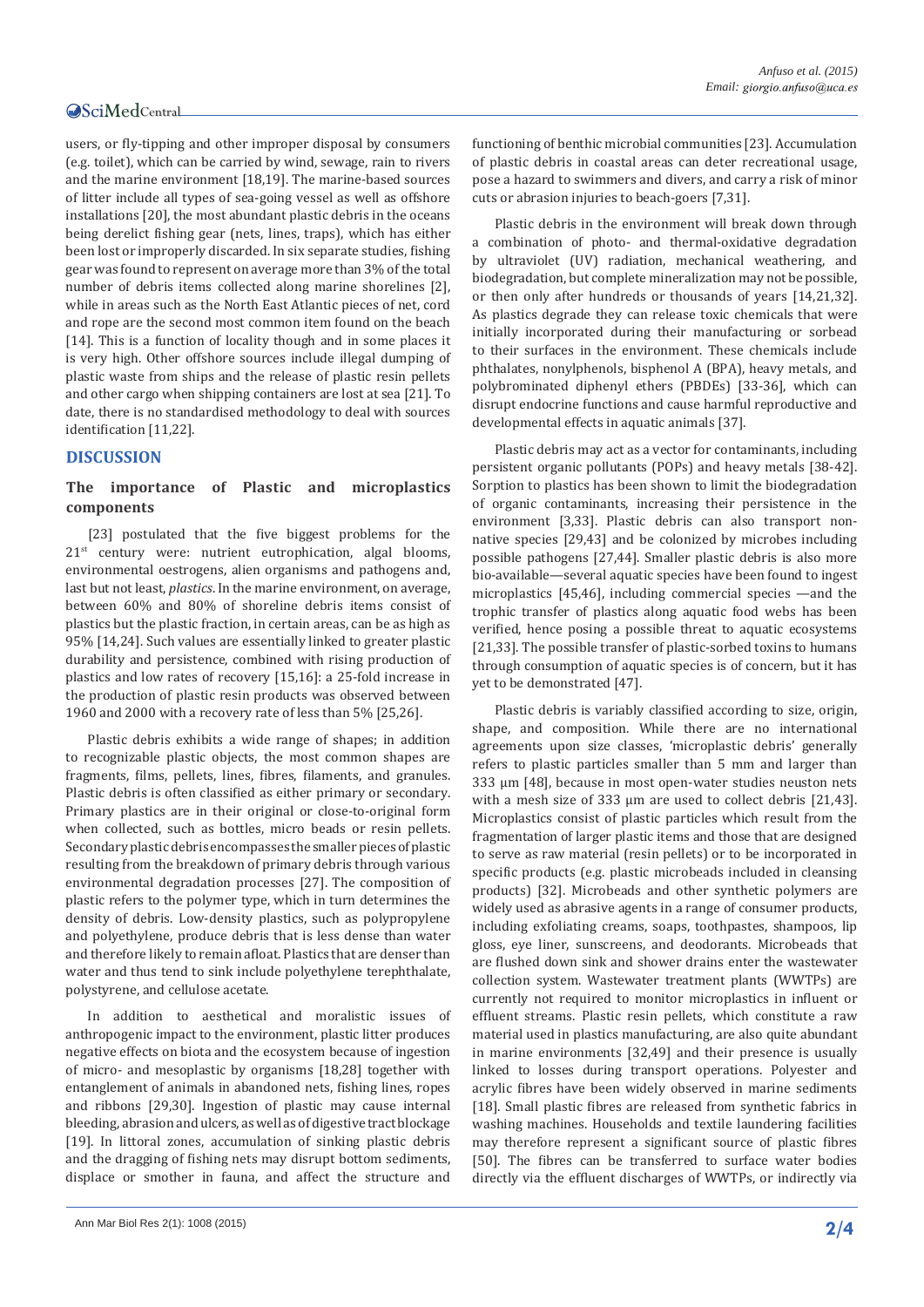#### **OSciMedCentral**

their solid residues. When the latter are used as fertilizers and compost material on crop fields, the fibres may be remobilized and ultimately reach natural or man-made waterways [18,51,52].

#### **FINAL CONSIDERATIONS**

Plastics debris is one of the five biggest problems for the 21<sup>st</sup> century. Oceans, lakes and beaches across the globe are littered by such items. They are manufactured for different uses and purposes and are transported to coasts by wind, rivers, drainage systems or human activity. Offshore sources include illegal dumping of plastic waste from ships and the release of plastic resin pellets and other cargo when shipping containers are lost at sea. As a result, floating plastic fragments in the world's oceans have been reported since the early 1970s with the amount of debris recording a recognized exponential increase into the early 1990s.

Resin pellets, microbeads and breakdown of primary plastic debris through various environmental degradation processes form microplastics. They are especially important because of their ubiquity, persistence and toxic potential. Ingestion of plastics and microplastics may cause internal bleeding, abrasion, ulcers and digestive tract blockage [53,54]. Their degradation in marine/lake environments give as a result the release of toxic chemicals initially incorporated during their manufacturing as well as of absorbed persistent organic pollutants and heavy metals which can disrupt endocrine functions and cause harmful reproductive and developmental effects in aquatic animals. The possible transfer of plastic-sorbed toxins to humans through consumption of aquatic species is of concern, but it has yet to be demonstrated [47].

Considering the importance of marine litter, the European Commission presented, in 2013, the Final Report "Guidance on Monitoring of Marine Litter in European Seas" [55]. The objective of such document is to support Member States in the monitoring of the Marine Strategy Framework Directive (2008/56/EC) Descriptor 10. The Guidance document provides recommendations and considerations, including specific protocols to collect report and assess data on marine litter in a coordinated and harmonised way, namely regarding beach litter, floating and seafloor litter, litter in biota and micro-litter. Yet concerted action of international research groups towards an assessment of the current state of our beach and coastal systems and sea and ocean states is only in its early stages. Agreements on common methodology and intense collaboration and dedicated data collection are needed for inter-comparative studies on the different marine systems.

#### **ACKNOWLEDGMENTS**

This work is a contribution to the Andalusia Research Group PAI RNM-328 and constitutes preliminary results of the proposal "Beach Stranded microplastics: Monitoring dynamics, abundance, fate and effects" submitted to the JPI Oceans EU Call (31/03/2015).

#### **REFERENCES**

1. [Coe JM, Rogers DB \(Eds.\). Marine debris: Sources, impacts and](http://www.springer.com/gp/book/9781461384885)  [solutions. Springer-Verlag, New York, US. 1997.](http://www.springer.com/gp/book/9781461384885)

- 2. [Santos IR, Friedrich AC, Ivar do Sul JA. Marine debris contamination](http://www.ncbi.nlm.nih.gov/pubmed/18256899)  [along undeveloped tropical beaches from northeast Brazil. Environ](http://www.ncbi.nlm.nih.gov/pubmed/18256899)  [Monit Assess. 2009; 148: 455-462.](http://www.ncbi.nlm.nih.gov/pubmed/18256899)
- 3. [Galgani F, Leaute JP, Moguedet P, Souplets A, Verin Y, Carpenter A,](http://www.sciencedirect.com/science/article/pii/S0025326X99002349)  [et al. Litter on the sea floor along European coasts. Mar. Pollut. Bull.](http://www.sciencedirect.com/science/article/pii/S0025326X99002349)  [2000; 40: 516–527.](http://www.sciencedirect.com/science/article/pii/S0025326X99002349)
- 4. [Thiel M, Hinojosa IA, Joschko T, Gutow L. Spatio-temporal distribution](http://www.sciencedirect.com/science/article/pii/S1385110111000220)  [of floating objects in the German Bight \(North Sea\). J Sea Res. 2011;](http://www.sciencedirect.com/science/article/pii/S1385110111000220)  [65: 368-379.](http://www.sciencedirect.com/science/article/pii/S1385110111000220)
- 5. [Ogi H, Fukumoto Y. A sorting method for small plastic debris floating](http://agris.fao.org/agris-search/search.do?recordID=JP2001000319)  [on the sea surface and stranded on sandy beaches. Bulletin of the](http://agris.fao.org/agris-search/search.do?recordID=JP2001000319)  [Faculty of Fisheries, Hokkaido University. 2000; 51: 71–93.](http://agris.fao.org/agris-search/search.do?recordID=JP2001000319)
- 6. [Smith VK, Zhang X, Palmquist RB. Marine debris, beach quality, and](http://link.springer.com/article/10.1023%2FA%3A1026465413899)  [nonmarket values. Environmental and Resource Economics. 1997; 10:](http://link.springer.com/article/10.1023%2FA%3A1026465413899)  [223-247.](http://link.springer.com/article/10.1023%2FA%3A1026465413899)
- 7. [Williams AT. Definitions and typologies of coastal tourism destinations,](http://www.cabi.org/cabebooks/ebook/20103379660)  [\(In\) Disappearing Destinations: Climate change and future challenges](http://www.cabi.org/cabebooks/ebook/20103379660)  [for coastal tourism, \(eds.\), Andrew Jones and Mike Phillips, CABI, UK.](http://www.cabi.org/cabebooks/ebook/20103379660)  [2011; 47-66.](http://www.cabi.org/cabebooks/ebook/20103379660)
- 8. [Anfuso G, Williams AT, Cabrera Hernández A, Pranzini E. Coastal](http://www.sciencedirect.com/science/article/pii/S0261517713002136)  [scenic assessment and tourism management in western Cuba.](http://www.sciencedirect.com/science/article/pii/S0261517713002136)  [Tourism Manag. 2014; 42: 307-320.](http://www.sciencedirect.com/science/article/pii/S0261517713002136)
- 9. Morgan R, Bursahoglu B, Hapoglu-Balas L, Jones TC, Ozhan E, Williams AT. Beach user opinions and beach ratings: A pilot study on the Turkish Aegean coast. (In): Proceedings of the Second International Conference on the Mediterranean Coastal Environment. MedCoast 95, (ed.), E. Ozhan. 1995; 373-383.
- 10.[Philipp R. Community needle stick accident data and trends in](http://www.ncbi.nlm.nih.gov/pubmed/8248471)  [environmental quality. Public Health. 1993; 107: 363-369.](http://www.ncbi.nlm.nih.gov/pubmed/8248471)
- 11.[Tudor D, Williams AT. Development of a 'Matrix Scoring Technique' to](http://link.springer.com/article/10.1652%2F1400-0350(2004)010%5B0119%3ADOAMST%5D2.0.CO%3B2)  [determine litter sources at a Bristol Channel beach. Journal of Coastal](http://link.springer.com/article/10.1652%2F1400-0350(2004)010%5B0119%3ADOAMST%5D2.0.CO%3B2)  [Conservation. 2004; 10: 119-127.](http://link.springer.com/article/10.1652%2F1400-0350(2004)010%5B0119%3ADOAMST%5D2.0.CO%3B2)
- 12.[Klein YL, Osleeb JP, Viola MR. Tourism generated earnings in the](http://www.jcronline.org/doi/abs/10.2112/003-0018.1?journalCode=coas)  [coastal zone: a regional analysis. J Coast Res. 2004; 20: 1080–1088.](http://www.jcronline.org/doi/abs/10.2112/003-0018.1?journalCode=coas)
- 13.[Houston JR. The economic value of beaches a 2013 update. Shore](https://www.colliergov.net/modules/showdocument.aspx?documentid=51419)  [and Beach. 2013; 81: 3-11.](https://www.colliergov.net/modules/showdocument.aspx?documentid=51419)
- 14.Gregory MR, Andrady AL. Plastics in the Marine Environment. A.L. Andrady (Ed.), Plastics and the Environment. John Wiley & Sons Inc., Hoboken, New Jersey. 2003; 379–401.
- 15.US EPA. Plastics. 2014.
- 16.[Driedger A, Dürr H, Mitchell K, Van Cappellen P. Plastic debris in the](http://www.sciencedirect.com/science/article/pii/S0380133015000064)  [Laurentian Great Lakes: A review. Journal of Great Lakes Res. 2015;](http://www.sciencedirect.com/science/article/pii/S0380133015000064)  [41: 9–19.](http://www.sciencedirect.com/science/article/pii/S0380133015000064)
- 17.[Allsopp M, Walters A, Santillo D, Johnston P. Plastic Debris in the](http://www.greenpeace.org/international/en/publications/reports/plastic_ocean_report/)  [World's Oceans. Greenpeace, Amsterdam, Netherlands 2006; 43.](http://www.greenpeace.org/international/en/publications/reports/plastic_ocean_report/)
- 18.[Browne MA, Crump P, Niven SJ, Teuten E, Tonkin A, Galloway T, et](http://www.ncbi.nlm.nih.gov/pubmed/21894925)  [al. Accumulation of microplastic on shorelines woldwide: sources and](http://www.ncbi.nlm.nih.gov/pubmed/21894925)  [sinks. Environ Sci Technol. 2011; 45: 9175-9179.](http://www.ncbi.nlm.nih.gov/pubmed/21894925)
- 19.[Wright SL, Thompson RC, Galloway TS. The physical impacts of](http://www.ncbi.nlm.nih.gov/pubmed/23545014)  [microplastics on marine organisms: a review. Environ Pollut. 2013;](http://www.ncbi.nlm.nih.gov/pubmed/23545014)  [178: 483-492.](http://www.ncbi.nlm.nih.gov/pubmed/23545014)
- 20.Earll RC. Measuring and managing litter in rivers, estuaries and coastal waters. A guide to methods. Working document. (ed.), R. Earll, M. Everard, N. Lowe, C Pattinson & A. T. Williams. 1996; 78.
- 21.[Andrady AL. Microplastics in the marine environment. Mar Pollut Bull.](http://www.ncbi.nlm.nih.gov/pubmed/21742351)  [2011; 62: 1596-1605.](http://www.ncbi.nlm.nih.gov/pubmed/21742351)